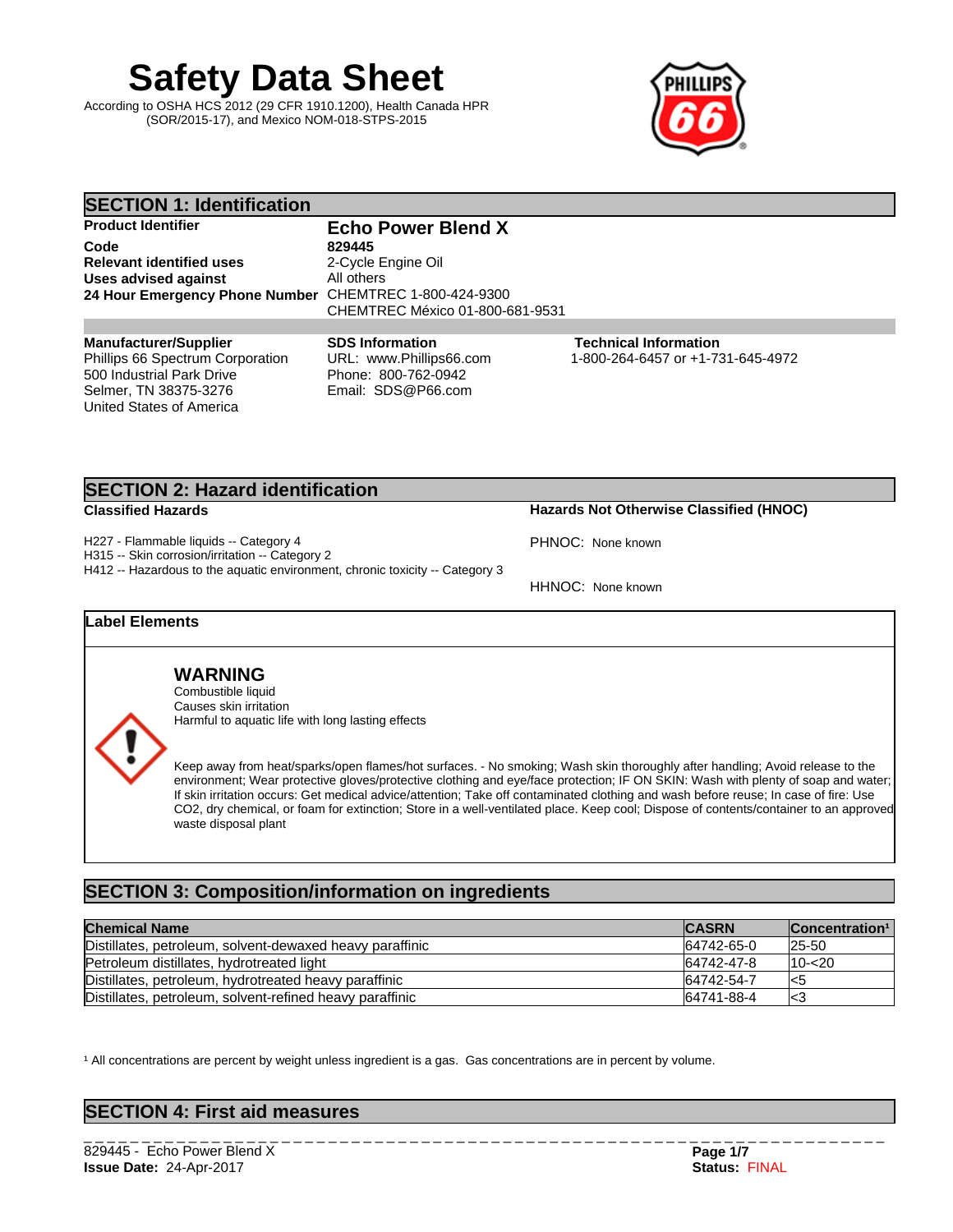**Eye Contact:** Ifirritation or redness develops from exposure, flush eyes with clean water. If symptoms persist, seek medical attention.

**Skin Contact:** Remove contaminated shoes and clothing, and flush affected area(s) with large amounts of water. If skin surface is damaged, apply a clean dressing and seek medical attention. If skin surface is not damaged, cleanse affected area(s) thoroughly by washing with mild soap and water or a waterless hand cleaner. If irritation or redness develops, seek medical attention. Wash contaminated clothing before reuse. Remove contaminated shoes and clothing and cleanse affected area(s) thoroughly by washing with mild soap and water or a waterless hand cleaner. If irritation or redness develops and persists, seek medical attention.

\_ \_ \_ \_ \_ \_ \_ \_ \_ \_ \_ \_ \_ \_ \_ \_ \_ \_ \_ \_ \_ \_ \_ \_ \_ \_ \_ \_ \_ \_ \_ \_ \_ \_ \_ \_ \_ \_ \_ \_ \_ \_ \_ \_ \_ \_ \_ \_ \_ \_ \_ \_ \_ \_ \_ \_ \_ \_ \_ \_ \_ \_ \_ \_ \_ \_ \_ \_ \_

**Inhalation:** First aid is not normally required. If breathing difficulties develop, move victim away from source of exposure and into fresh air in a position comfortable for breathing. Seek immediate medical attention.

**Ingestion:** First aid is not normally required; however, if swallowed and symptoms develop, seek medical attention.

**Most important symptoms and effects, both acute and delayed:** While significant vapor concentrations are not likely, high concentrations can cause minor respiratory irritation, headache, drowsiness, dizziness, loss of coordination, disorientation and fatigue. Ingestion can cause irritation of the digestive tract, nausea, diarrhea, and vomiting. Prolonged or repeated contact may dry skin and cause irritation

**Notes to Physician:**Acute aspirations of large amounts of oil-laden material may produce a serious aspiration pneumonia. Patients who aspirate these oils should be followed for the development of long-term sequelae. Inhalation exposure to oil mists below current workplace exposure limits is unlikely to cause pulmonary abnormalities.

# **SECTION 5: Firefighting measures**

#### **NFPA 704 Hazard Class**

**Health:** 1 **Flammability:** 2 **Instability:** 0 0 (Minimal)



1 (Slight) 2 (Moderate) 3 (Serious) 4 (Severe)

**Extinguishing Media:** Dry chemical, carbon dioxide, foam, or water spray is recommended. Water or foam may cause frothing of materials heated above 212°F / 100°C. Carbon dioxide can displace oxygen. Use caution when applying carbon dioxide in confined spaces. Simultaneous use of foam and water on the same surface is to be avoided as water destroys the foam.

#### **Specific hazards arising from the chemical**

**Unusual Fire & Explosion Hazards:** Combustible. This material can be ignited by heat, sparks, flames, or other sources of ignition (e.g., static electricity, pilot lights, or mechanical/electrical equipment). May create vapor/air explosion hazard if heated. This product will float and can be reignited on surface water. Vapors are heavier than air and can accumulate in low areas. If container is not properly cooled, it can rupture in the heat of a fire.

**Hazardous Combustion Products:** Combustion may yield smoke, carbon monoxide, and other products of incomplete combustion. Oxides of sulfur, nitrogen or phosphorus may also be formed.

**Special protective actions for fire-fighters:** For fires beyond the initial stage, emergency responders in the immediate hazard area should wear protective clothing. When the potential chemical hazard is unknown, in enclosed or confined spaces, a self contained breathing apparatus should be worn. In addition, wear other appropriate protective equipment as conditions warrant (see Section 8). Isolate the hazard area and deny entry to unnecessary and unprotected personnel. Stop spill/release if it can be done safely. Move undamaged containers from immediate hazard area if it can be done safely. Water spray may be useful in minimizing or dispersing vapors and to protect personnel. Cool equipment exposed to fire with water, if it can be done safely. Avoid spreading burning liquid with water used for cooling purposes.

#### **See Section 9 for Flammable Properties including Flash Point and Flammable (Explosive) Limits**

### **SECTION 6: Accidental release measures**

**Personal precautions, protective equipment and emergency procedures:** Combustible. Keep all sources of ignition away from spill/release. The use of explosion-proof electrical equipment is recommended. Stay upwind and away from spill/release. Avoid direct contact with material. For large spillages, notify persons down wind of the spill/release, isolate immediate hazard area and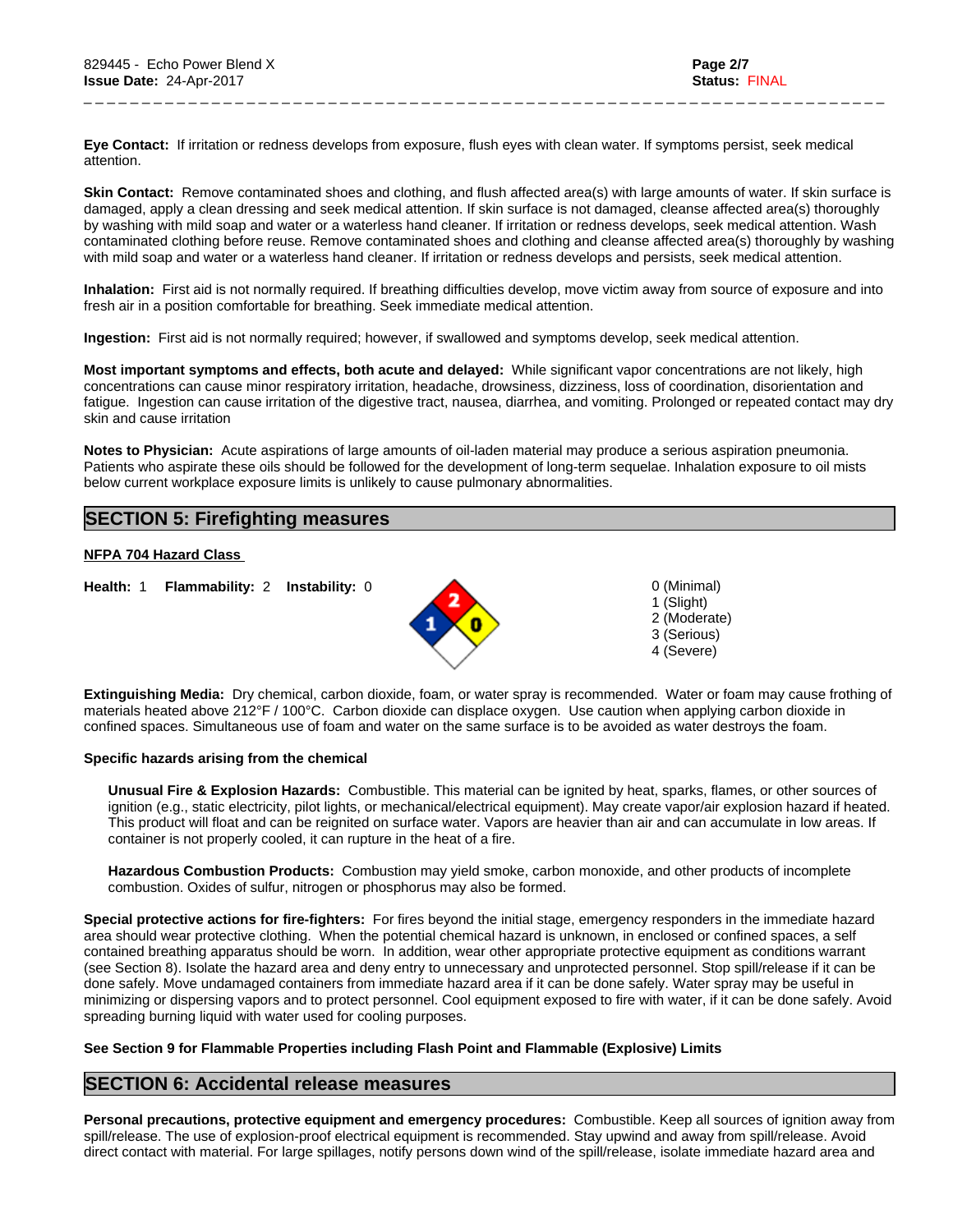keep unauthorized personnel out. Wear appropriate protective equipment, including respiratory protection, as conditions warrant (see Section 8). See Sections 2 and 7 foradditional information on hazards and precautionary measures.

\_ \_ \_ \_ \_ \_ \_ \_ \_ \_ \_ \_ \_ \_ \_ \_ \_ \_ \_ \_ \_ \_ \_ \_ \_ \_ \_ \_ \_ \_ \_ \_ \_ \_ \_ \_ \_ \_ \_ \_ \_ \_ \_ \_ \_ \_ \_ \_ \_ \_ \_ \_ \_ \_ \_ \_ \_ \_ \_ \_ \_ \_ \_ \_ \_ \_ \_ \_ \_

**Environmental Precautions:** Stop and contain spill/release if it can be done safely. Prevent spilled material from entering sewers, storm drains, other unauthorized drainage systems, and natural waterways. Use water sparingly to minimize environmental contamination and reduce disposal requirements. If spill occurs on water notify appropriate authorities and advise shipping of any hazard. Spills into or upon navigable waters, the contiguous zone, or adjoining shorelines that cause a sheen or discoloration on the surface of the water, may require notification of the National Response Center (phone number 800-424-8802).

**Methods and material for containment and cleaning up:** Notify relevant authorities in accordance with all applicable regulations. Immediate cleanup of any spill is recommended. Dike far ahead of spill for later recovery or disposal. Absorb spill with inert material such as sand or vermiculite, and place in suitable container for disposal. If spilled on water remove with appropriate methods (e.g. skimming, booms or absorbents). In case of soil contamination, remove contaminated soil for remediation or disposal, in accordance with local regulations.

Recommended measures are based on the most likely spillage scenarios for this material; however local conditions and regulations may influence or limit the choice of appropriate actions to be taken. See Section 13 for information on appropriate disposal.

# **SECTION 7: Handling and storage**

**Precautions for safe handling:** Keep away from heat, hot surfaces, sparks, open flames and other ignition sources. No smoking. Use only non-sparking tools. Take precautionary measures against static discharge. Wash thoroughly after handling. Wear protective gloves/protective clothing/eye protection/face protection. Use good personal hygiene practices and wear appropriate personal protective equipment (see section 8). Spills will produce very slippery surfaces. Open container slowly to relieve any pressure. Electrostatic charge may accumulate and create a hazardous condition when handling or processing this material. To avoid fire or explosion, dissipate static electricity during transfer by grounding and bonding containers and equipment before transferring material. The use of explosion-proof electrical equipment is recommended and may be required (see appropriate fire codes). Refer to NFPA-70 and/or API RP 2003 for specific bonding/grounding requirements. Do not enterconfined spaces such as tanks or pits without following proper entry procedures such as ASTM D-4276 and 29CFR 1910.146. Do not wear contaminated clothing or shoes. Keep contaminated clothing away from sources of ignition such as sparks or open flames.

**Conditions for safe storage:**Keep container(s) tightly closed and properly labeled. Use and store this material in cool, dry, well-ventilated area away from heat and all sources of ignition. Post area "No Smoking or Open Flame." Store only in approved containers. Keep away from any incompatible material (see Section 10). Protect container(s) against physical damage. Outdoor or detached storage is preferred. Indoor storage should meet OSHA standards and appropriate fire codes.

"Empty" containers retain residue and may be dangerous. Do not pressurize, cut, weld, braze, solder, drill, grind, or expose such containers to heat, flame, sparks, or other sources of ignition. They may explode and cause injury or death."Empty" drums should be completely drained, properly bunged, and promptly shipped to the supplier or a drum reconditioner. All containers should be disposed of in an environmentally safe manner and in accordance with governmental regulations. Before working on or in tanks which contain or have contained this material, refer to OSHA regulations, ANSI Z49.1, and other references pertaining to cleaning, repairing, welding, or other contemplated operations.

# **SECTION 8: Exposure controls/personal protection**

| <b>Chemical Name</b>                                           | <b>ACGIH</b>                                                            | <b>OSHA</b> | <b>Mexico</b> | <b>Phillips 66</b>                                                                                          |
|----------------------------------------------------------------|-------------------------------------------------------------------------|-------------|---------------|-------------------------------------------------------------------------------------------------------------|
| Distillates, petroleum,<br>solvent-dewaxed heavy               | TWA: $5mg/m3$<br>STEL: $10 \text{ mg/m}^3$                              | ---         | ---           |                                                                                                             |
| paraffinic                                                     | as Oil Mist, if Generated                                               |             |               |                                                                                                             |
| Petroleum distillates,<br>hydrotreated light                   |                                                                         |             |               | TWA: $200 \text{ mg/m}^3$ (28 ppm)<br>(8hr)<br>TWA: 100 mg/m <sup>3</sup> (14 ppm)<br>(12hr)<br><b>Skin</b> |
| Distillates, petroleum,<br>hydrotreated heavy<br>paraffinic    | TWA: $5mg/m3$<br>STEL: $10 \text{ mg/m}^3$<br>as Oil Mist, if Generated |             | ---           |                                                                                                             |
| Distillates, petroleum,<br>solvent-refined heavy<br>paraffinic | TWA: $5mg/m3$<br>STEL: $10 \text{ mg/m}^3$<br>as Oil Mist, if Generated | ---         | ---           | ---                                                                                                         |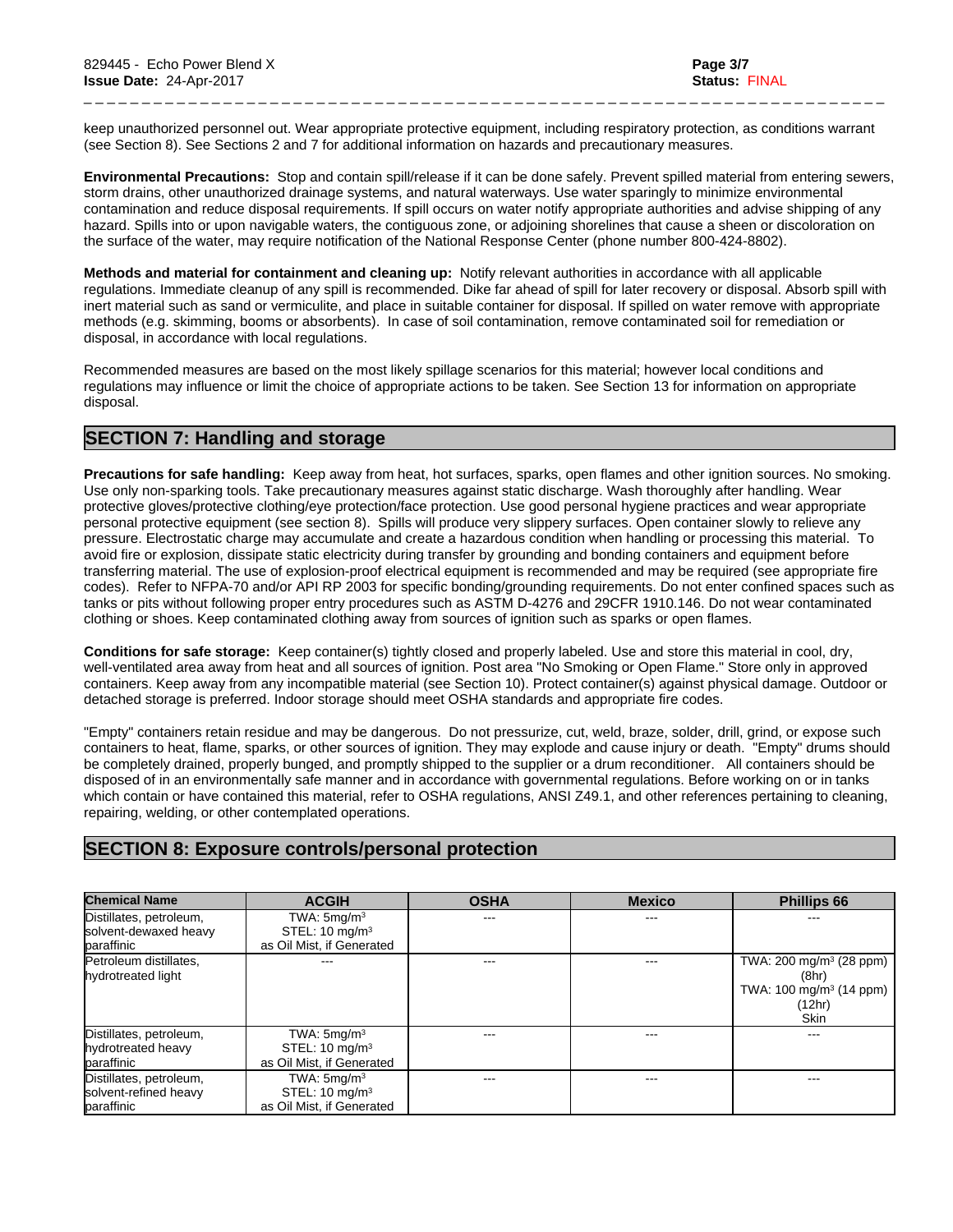#### Note: State, local or other agencies or advisory groups may have established more stringent limits. Consult an industrial **hygienist or similar professional, or your local agencies, for further information.**

\_ \_ \_ \_ \_ \_ \_ \_ \_ \_ \_ \_ \_ \_ \_ \_ \_ \_ \_ \_ \_ \_ \_ \_ \_ \_ \_ \_ \_ \_ \_ \_ \_ \_ \_ \_ \_ \_ \_ \_ \_ \_ \_ \_ \_ \_ \_ \_ \_ \_ \_ \_ \_ \_ \_ \_ \_ \_ \_ \_ \_ \_ \_ \_ \_ \_ \_ \_ \_

**Engineering controls:** Ifcurrent ventilation practices are not adequate to maintain airborne concentrations below the established exposure limits, additional engineering controls may be required.

**Eye/Face Protection:** The use of eye protection that meets or exceeds ANSI Z.87.1 isrecommended to protect against potential eye contact, irritation, or injury. Depending on conditions of use, a face shield may be necessary.

**Skin/Hand Protection:** The use of gloves impervious to the specific material handled is advised to prevent skin contact. Users should check with manufacturers to confirm the breakthrough performance of their products. Suggested protective materials: Depending on exposure and use conditions, additional protection may be necessary to prevent skin contact including use of items such as chemical resistant boots, aprons, arm covers, hoods, coveralls, or encapsulated suits. Nitrile

**Respiratory Protection:** Where there is potential for airborne exposure above the exposure limit a NIOSH certified air purifying respirator equipped with organic vapor cartridges/canisters with R or P95 filters may be used.

A respiratory protection program that meets or is equivalent to OSHA 29 CFR 1910.134 and ANSI Z88.2 should be followed whenever workplace conditions warrant a respirator's use. Air purifying respirators provide limited protection and cannot be used in atmospheres that exceed the maximum use concentration (as directed by regulation or the manufacturer's instructions), in oxygen deficient (less than 19.5 percent oxygen) situations, or under conditions that are immediately dangerous to life and health (IDLH).

**Other Protective Equipment:** Eye wash and quick-drench shower facilities should be available in the work area. Thoroughly clean shoes and wash contaminated clothing before reuse.

Suggestions provided in this section for exposure control and specific types of protective equipment are based on readily available information. Users should consult with the specific manufacturer to confirm the performance of their protective **equipment. Specific situations may require consultation with industrial hygiene, safety, or engineering professionals.**

## **SECTION 9: Physical and chemical properties**

 **Note:** Unless otherwise stated, values are determined at 20°C (68°F) and 760 mm Hg (1 atm). Data represent typical values and are not intended to be specifications.

| Appearance: Greenish blue                             | <b>Flash Point:</b> 154.4 °F / 68 °C                                     |
|-------------------------------------------------------|--------------------------------------------------------------------------|
| <b>Physical Form: Liquid</b>                          | Test Method: Pensky-Martens Closed Cup (PMCC), ASTM D93, EPA 1010        |
| <b>Odor: Petroleum</b>                                | Initial Boiling Point/Range: No data                                     |
| <b>Odor Threshold: No data</b>                        | Vapor Pressure: <1 mm Hg                                                 |
| <b>pH:</b> Not applicable                             | Partition Coefficient (n-octanol/water) (Kow): No data                   |
| Vapor Density (air=1): $>1$                           | <b>Melting/Freezing Point: No data</b>                                   |
| <b>Upper Explosive Limits (vol % in air):</b> No data | Auto-ignition Temperature: No data                                       |
| Lower Explosive Limits (vol % in air): No data        | Decomposition Temperature: No data                                       |
| <b>Evaporation Rate (nBuAc=1): No data</b>            | <b>Specific Gravity (water=1):</b> $0.87 \& 60^{\circ}F (15.6^{\circ}C)$ |
| Particle Size: Not applicable                         | <b>Bulk Density: 7.25 lbs/gal</b>                                        |
| <b>Percent Volatile: No data</b>                      | <b>Viscosity:</b> 77 cSt $@$ 40 $°C$                                     |
| <b>Flammability (solid, gas):</b> Not applicable      | <b>Solubility in Water: Insoluble</b>                                    |
|                                                       |                                                                          |

### **SECTION 10: Stability and reactivity**

**Reactivity:** Not chemically reactive.

**Chemical stability:** Stable under normal ambient and anticipated conditions of use.

**Possibility of hazardous reactions:** Hazardous reactions not anticipated.

**Conditions to avoid:** Extended exposure to high temperatures can cause decomposition. Avoid all possible sources of ignition.

**Incompatible materials:** Avoid contact with strong oxidizing agents and strong reducing agents.

**Hazardous decomposition products:** Not anticipated under normal conditions of use.

# **SECTION 11: Toxicological information**

**Information on Toxicological Effects**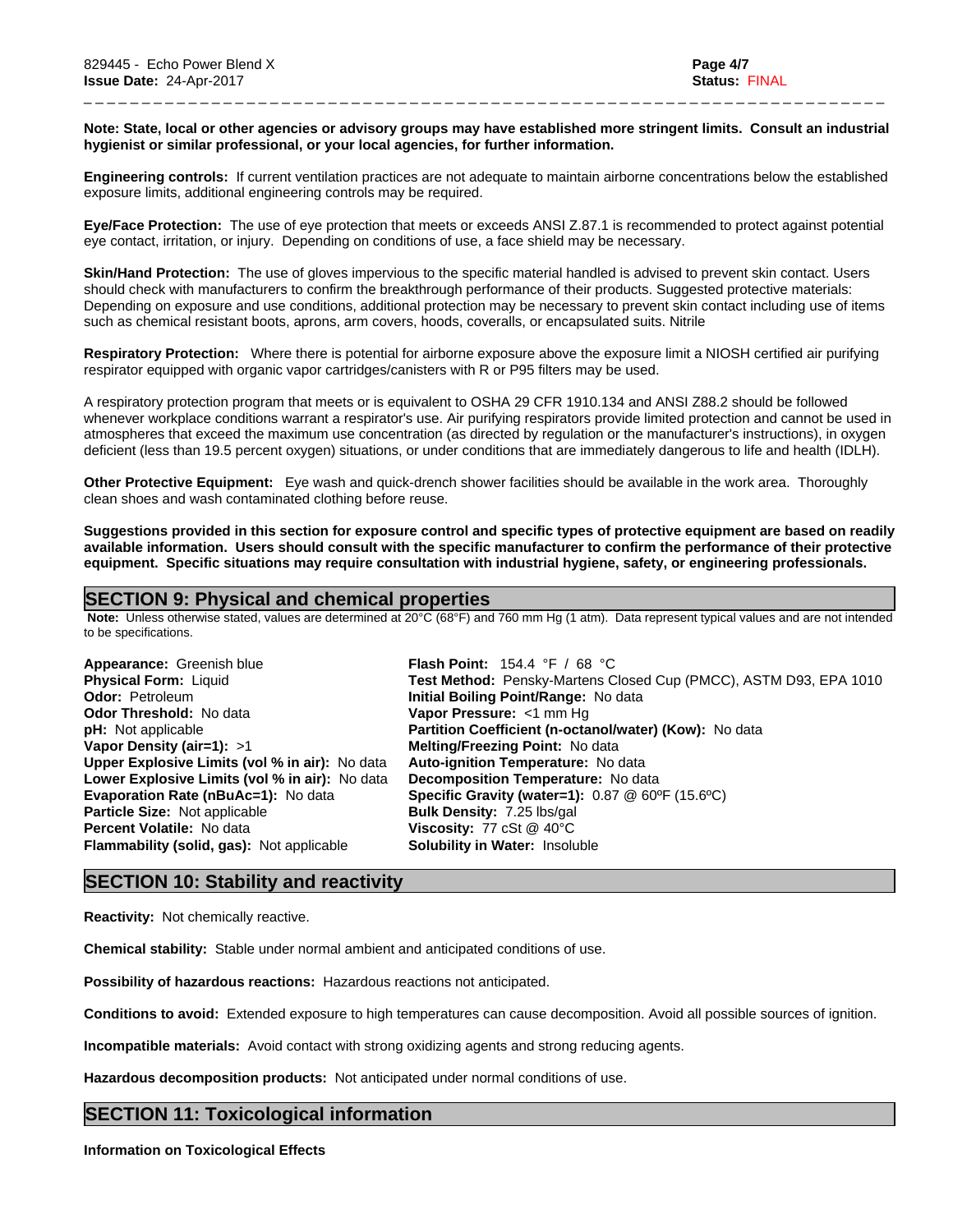#### **Substance / Mixture**

| <b>Acute Toxicity</b>                               | <b>Hazard</b>          | <b>Additional Information</b> | LC50/LD50 Data             |
|-----------------------------------------------------|------------------------|-------------------------------|----------------------------|
|                                                     |                        |                               |                            |
| Inhalation                                          | Unlikely to be harmful |                               | s 5 mg/L (mist, estimated) |
|                                                     |                        |                               |                            |
| Dermal                                              | Unlikely to be harmful |                               | $> 2$ g/kg (estimated)     |
|                                                     |                        |                               |                            |
| $\overline{\overline{\phantom{a}}\phantom{a}}$ Oral | Unlikely to be harmful |                               | $>$ 5 g/kg (estimated)     |
|                                                     |                        |                               |                            |

\_ \_ \_ \_ \_ \_ \_ \_ \_ \_ \_ \_ \_ \_ \_ \_ \_ \_ \_ \_ \_ \_ \_ \_ \_ \_ \_ \_ \_ \_ \_ \_ \_ \_ \_ \_ \_ \_ \_ \_ \_ \_ \_ \_ \_ \_ \_ \_ \_ \_ \_ \_ \_ \_ \_ \_ \_ \_ \_ \_ \_ \_ \_ \_ \_ \_ \_ \_ \_

**Aspiration Hazard:** Not expected to be an aspiration hazard

**Skin Corrosion/Irritation:** Causes skin irritation. Repeated exposure may cause skin dryness or cracking.

**Serious Eye Damage/Irritation:** Causes mild eye irritation.

**Skin Sensitization:** No information available on the mixture, however none of the components have been classified for skin sensitization (or are below the concentration threshold for classification). Based on component information

**Respiratory Sensitization:** No information available. Based on componentinformation

**Specific Target Organ Toxicity (Single Exposure):** Not expected to cause organ effects from single exposure. Based on component information

**Specific Target Organ Toxicity (Repeated Exposure):** Not expected to cause organ effects from repeated exposure.

**Carcinogenicity:** Not expected to cause cancer.

**Germ Cell Mutagenicity:** Not expected to cause heritable genetic effects.

**Reproductive Toxicity:** Not expected to cause reproductive toxicity.

### **Information on Toxicological Effects of Components**

#### **Lubricant Base Oil (Petroleum)**

*Carcinogenicity:* The petroleum base oils contained in this product have been highly refined by a variety of processes including severe hydrocracking/hydroprocessing to reduce aromatics and improve performance characteristics. All of the oils meet the IP-346 criteria of less than 3 percent PAH's and are not considered carcinogens by NTP, IARC, or OSHA.

# **SECTION 12: Ecological information**

#### **GHS Classification:**

# **H412 -- Hazardous to the aquatic environment, chronic toxicity -- Category 3**

Harmful to aquatic life with long lasting effects.

**Toxicity:** Harmful to aquatic organisms, may cause long-term adverse effects in the aquatic environment

**Persistence and Degradability:** The hydrocarbons in this material are not readily biodegradable, but since they can be degraded by microorganisms, they are regarded as inherently biodegradable.

**Bioaccumulative Potential:** Log Kow values measured for the hydrocarbon components of this material are greater than 5.3, and therefore regarded as having the potential to bioaccumulate. In practice, metabolic processes may reduce bioconcentration.

**Mobility in Soil:** Volatilization to air is not expected to be a significant fate process due to the low vapor pressure of this material. In water, base oils will float and spread over the surface at a rate dependent upon viscosity. There will be significant removal of hydrocarbons from the water by sediment adsorption. In soil and sediment, hydrocarbon components will show low mobility with adsorption to sediments being the predominant physical process. The main fate process is expected to be slow biodegradation of the hydrocarbon constituents in soil and sediment.

**Other adverse effects:** None anticipated.

# **SECTION 13: Disposal considerations**

The generator of a waste is always responsible for making proper hazardous waste determinations and needs to consider state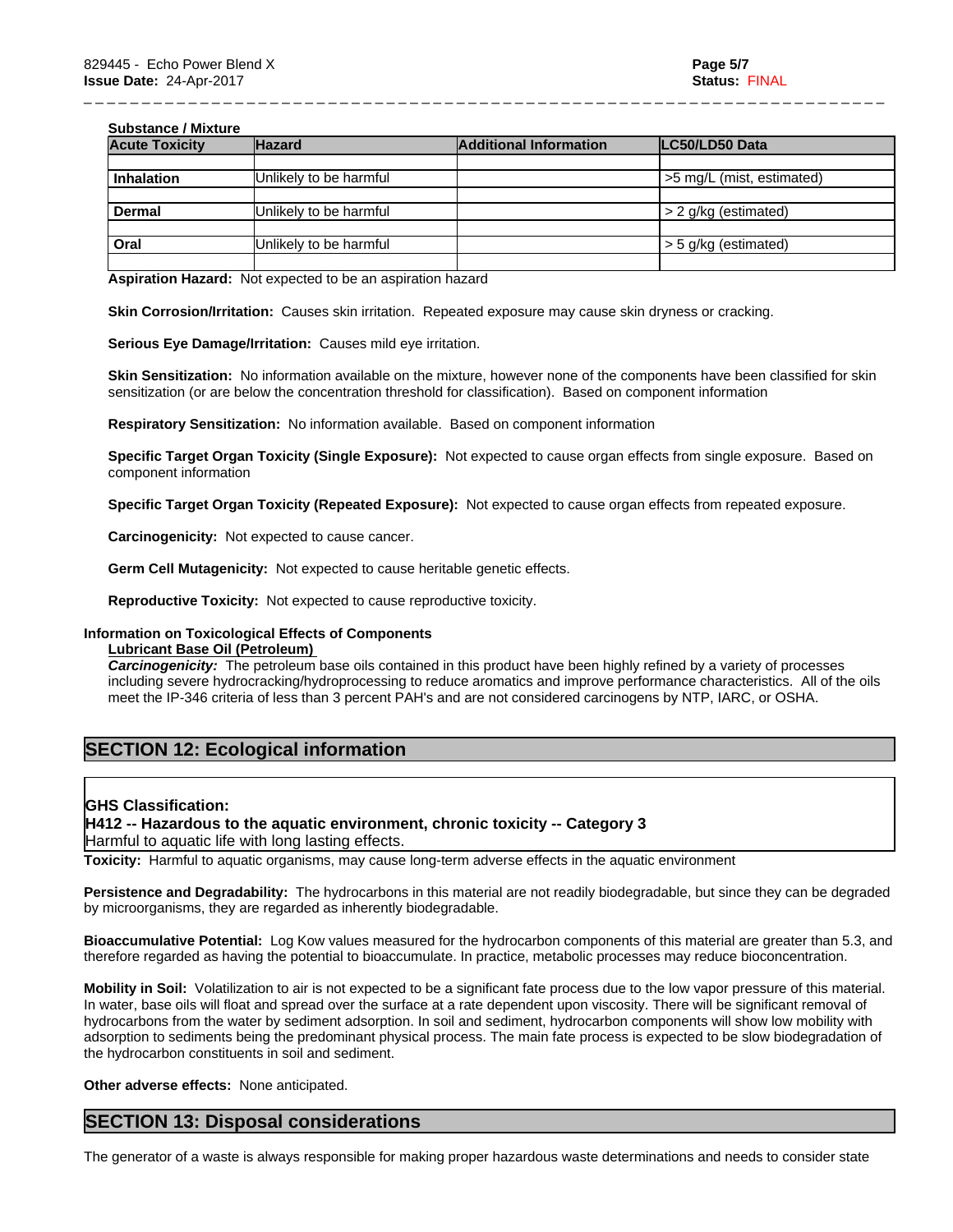and local requirements in addition to federal regulations. This material, if discarded as produced, would not be a federally regulated RCRA "listed" hazardous waste and is not believed to exhibit characteristics of hazardous waste. See Sections 7 and 8 for information on handling, storage and personal protection and Section 9 for physical/chemical properties. It is possible that the material as produced contains constituents which are not required to be listed in the SDS but could affect the hazardous waste determination. Additionally, use which results in chemical or physical change of this material could subject it to regulation as a hazardous waste.This material under most intended uses would become "Used Oil" due to contamination by physical or chemical impurities. Whenever possible, Recycle used oil in accordance with applicable federal and state or local regulations. Container contents should be completely used and containers should be emptied prior to discard.

\_ \_ \_ \_ \_ \_ \_ \_ \_ \_ \_ \_ \_ \_ \_ \_ \_ \_ \_ \_ \_ \_ \_ \_ \_ \_ \_ \_ \_ \_ \_ \_ \_ \_ \_ \_ \_ \_ \_ \_ \_ \_ \_ \_ \_ \_ \_ \_ \_ \_ \_ \_ \_ \_ \_ \_ \_ \_ \_ \_ \_ \_ \_ \_ \_ \_ \_ \_ \_

# **SECTION 14: Transport information**

#### **U.S. Department of Transportation (DOT)**

**UN Number:** Not regulated

**UN proper shipping name:** None

**Transport hazard class(es):** None

**Packing Group:** None

**Environmental Hazards:** This product does not meet the DOT/UN/IMDG/IMO criteria of a marine pollutant **Special precautions for user:** If shipped by land in a packaging having a capacity of 3,500 gallons or more, the provisions of 49 CFR, Part 130 apply. (Contains oil)

**Transport in bulk according to Annex II of MARPOL 73/78 and the IBC Code:** Not applicable

# **SECTION 15: Regulatory information**

#### **CERCLA/SARA - Section 302 Extremely Hazardous Substances and TPQs (in pounds)**

This material does not contain any chemicals subject to the reporting requirements of SARA 302 and 40 CFR 372.

#### **CERCLA/SARA - Section 311/312 (Title III Hazard Categories)**

US EPA has published a final rule aligning hazardous chemical reporting under sections 311 and 312 of the Emergency Planning and Community Right-to-Know Act (EPCRA) with OSHA HCS. See Section 2 for hazard classifications under EPCRA.

#### **CERCLA/SARA - Section 313 and 40 CFR 372**

This material does not contain any chemicals subject to the reporting requirements of SARA 313 and 40 CFR 372.

#### **EPA (CERCLA) Reportable Quantity (in pounds)**

This material contains the following chemicals subject to the reporting requirements of 40 CFR 302.4:

#### **California Proposition 65**

This material does not contain any chemicals which are known to the State of California to cause cancer, birth defects or other reproductive harm at concentrations that trigger the warning requirements of California Proposition 65. Ethylbenzene (CASRN 100-41-4)

#### **International Inventories**

All components are either listed on the US TSCA Inventory, or are not regulated under TSCA. All components are either on the DSL, or are exempt from DSL listing requirements.

# **SECTION 16: Other information**

| <b>Issue Date:</b> | <b>Previous Issue Date:</b> | <b>SDS Number</b> | <b>Status:</b> |
|--------------------|-----------------------------|-------------------|----------------|
| 24-Apr-2017        | 31-Jul-2015                 | 829445            | FINAL          |

#### **Revised Sections or Basis for Revision:**

New SDS

#### **Legend (pursuant to NOM-018-STPS-2015):**

The information within is considered correct but is not exhaustive and will be used for guidance only, which is based on the current knowledge of the substance or mixture and is applicable to the appropriate safety precautions for the product.

#### **Precautionary Statements:**

P210 - Keep away from heat, hot surfaces, sparks, open flames and other ignition sources. No smoking